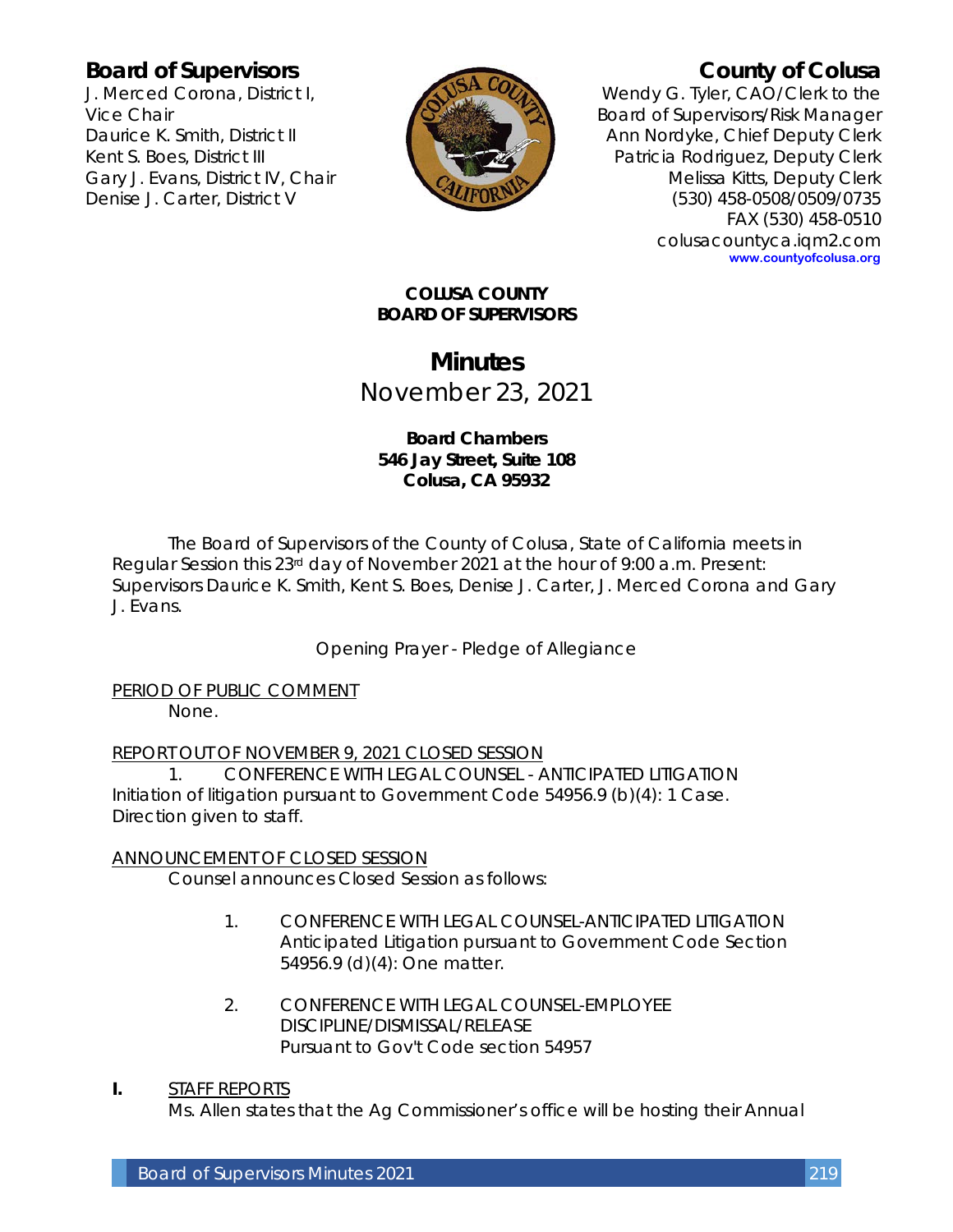Growers Meeting for continuing education at the Colusa County Fairgrounds on December 8, 2021, with registration starting at 7:30 a.m.

Ms. Kelly provides an update on matters related to COVID-19 including vaccination availability, upcoming clinics and testing, and adds that Public Health Officer, Dr. Delgado wanted the Board to be aware that the Regeneron treatment is now available at Colusa Medical Center. She further states the Community Action Partnership has opened a grant opportunity that has been posted online today.

Ms. Church states that Human Resources is now utilizing the new Neogov platform for job postings. She states that they've received a good response to recent job listings and will have all current County recruitments posted onto the platform soon.

Mr. O'Neill states that there is a noncompetitive COVID-19 grant that Behavioral Health will be applying for that will allow clinical assistance to the Colusa County School District. He further states that once approved, funds should be received in February.

Mr. Plucker states that Mary Fahey will be leaving the County as Water Resources Manager.

## **CONSENT AGENDA**

Approve Consent Agenda Items No.'s 1 through 17.

1. BOARD OF SUPERVISORS

Approve the Minutes from the November 9, 2021 Regular meeting and the November 15, 2021 Special meeting.

## 2. AG COMMISSION

Approve Contract No. **C21-211,** Standard Agreement (No.21-0283-000-SG) with the **California Department of Food and Agriculture** for the Bee Safe Program, effective July 1, 2021.

## 3. APPOINTMENT/WILLIAMS FIRE PROTECTION DISTRICT

Reappoint Samuel Reynolds (Dist. 3) to the Williams Fire Protection District to serve a 4-year term effective July 18, 2021 through July 17, 2025. **(Application Received: Samuel Reynolds)**

#### 4. APPOINTMENT/COLUSA CEMETERY DISTRICT

Reappoint Janice Bell to the Colusa Cemetery District Board, effective December 9, 2021 through December 8, 2025. **(Application received: Janice Bell)**

## 5. COUNTY COUNSEL

Approve Contract No. **C21-212,** Fourth modification to contract with Attorney, **John E. B. Myers, Esq.,** for dependent children legal representation, effective December 31, 2021.

6. HEALTH AND HUMAN SERVICES Approve Contract No. **C21-213,** the First Modification to the Agreement for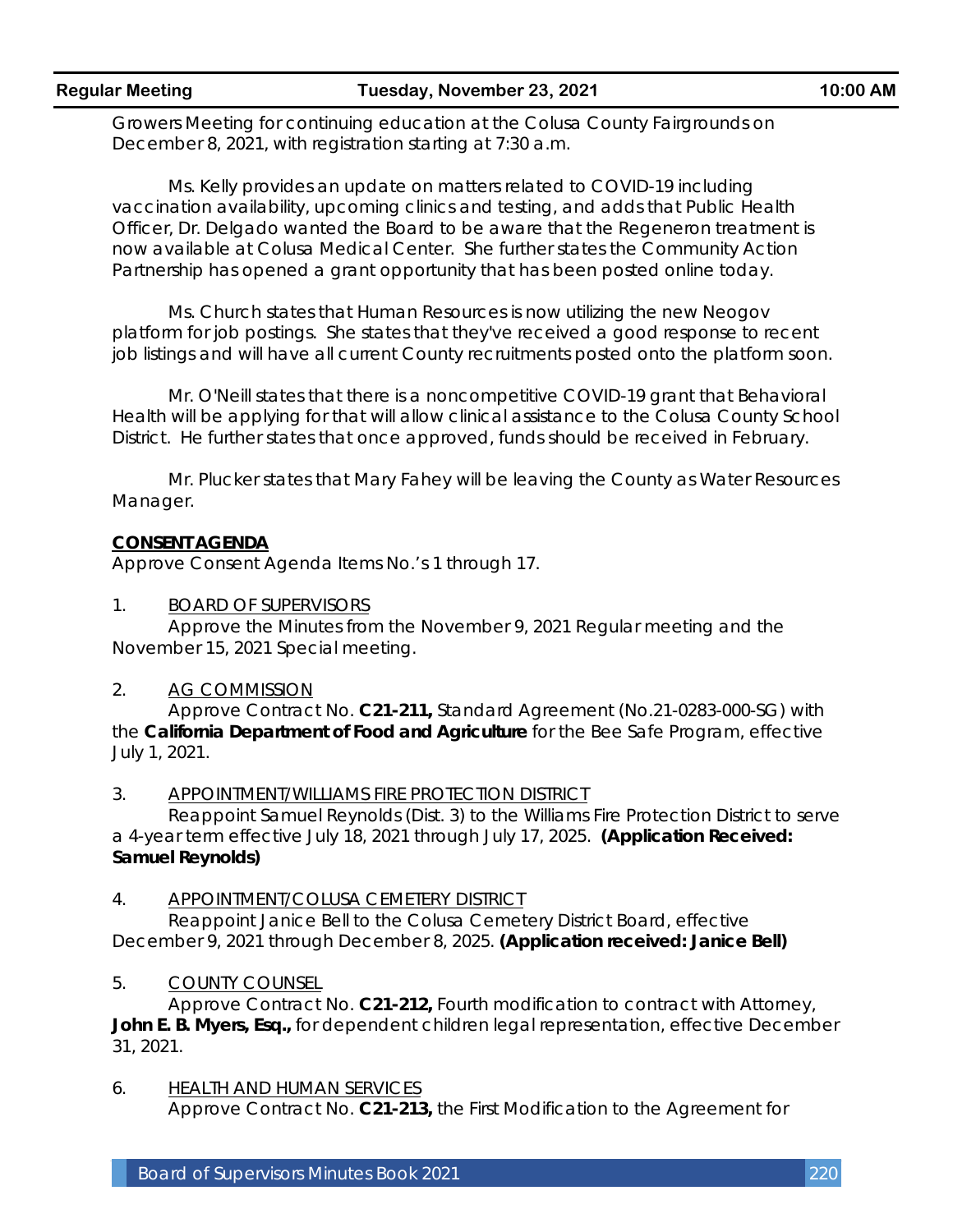Professional Services with **Youth of Change** for the provision of Wraparound services.

# 7. HEALTH AND HUMAN SERVICES

Approve Contract No. **C21-214,** Subcontract (Agreement No. 21-007) with the **Chico State Enterprises,** for Senior Nutrition Program funding, effective July 1, 2021, and authorize County Administrative Officer to sign.

## 8. HUMAN RESOURCES/PERSONNEL

Reconsider Resolution No. 20-008, an Interim Resolution Establishing Temporary Personnel Policies due to COVID-19.

#### 9. PURCHASING AND PROCUREMENT

Declare three vehicles from two Departments as surplus County property and authorize the Purchasing Agent to dispose of same.

#### 10. PURCHASING AND PROCUREMENT

Ratify Contract No. **C21-215**, 1st Amendment to a software agreement with **OpenGov, Inc.,** effective October 27, 2021.

#### 11. PURCHASING AND PROCUREMENT/BEHAVIORAL HEALTH

Approve Contract No. **C21-216**, 2nd Modification to agreement with **Noel J. O'Neill**, for Interim Behavioral Health Director services, effective November 1, 2021.

#### 12. PURCHASING AND PROCUREMENT/PUBLIC WORKS

Approve Contract No. **C21-217** with **ADKO Engineering** to provide the County with Surveyor services, effective November 1, 2021.

#### 13. PURCHASING AND PROCUREMENT/HEALTH AND HUMAN SERVICES

Approve Contract No. **C21-218** with **Susan Haun, bda Strategies By Design**, for evaluation of the tobacco education program, effective January 1, 2022.

## 14. PURCHASING AND PROCUREMENT/PROBATION

Approve Contract No. **C21-219**, a 5 year Equipment Lease agreement with **Superior California Office Equipment** and Contract No. **C21-220**, Maintenance agreement with **Advanced Document** for 2 new copy machines.

## 15. SHERIFF/OES

Adopt **Resolution No. 21-068** certifying continuance of local drought emergency, first proclaimed by Sheriff Garofalo on June 16, 2021, ratified by the Board on June 22, 2021, continued on Aug. 17, 2021 and October 12, 2021

## 16. SHERIFF

Adopt **Resolution No. 21-069** authorizing the Sheriff to apply for and execute the California State Parks Boating and Waterways Safety and Enforcement financial aid program and approving Contract No. **C21-221** with the **California Department of Parks and Recreation,** effective July 1, 2022, to sign reimbursement claims, and authorizing the County Auditor to certify the amount of prior year's vessel taxes.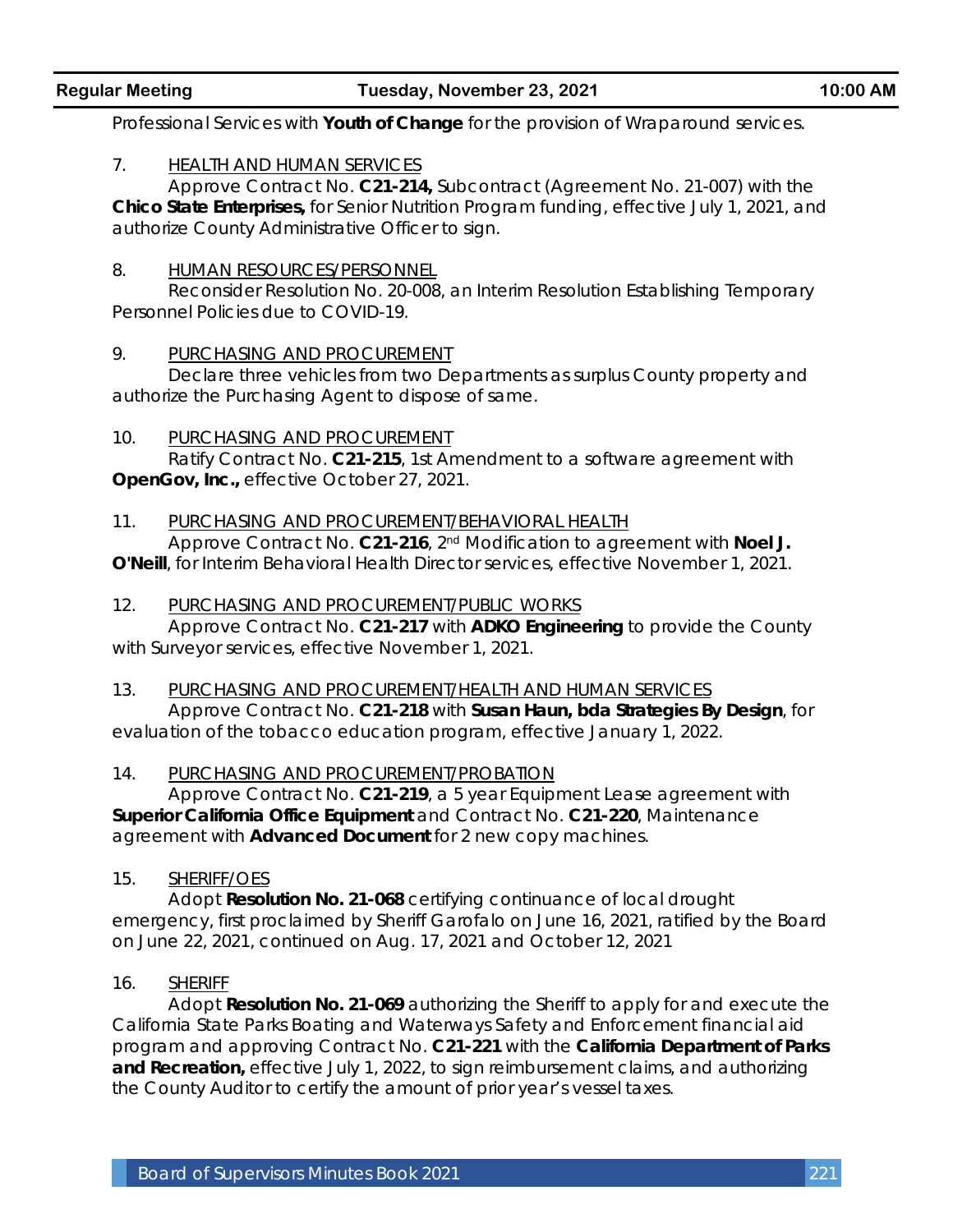|  | <b>Regular Meeting</b> |
|--|------------------------|
|  |                        |

- 17. TREASURER Accept October 2021 Treasury Monthly Investment Report as presented.
- **III.** COUNTY OFFICE OF EDUCATION
	- 1. Update from the County Superintendent of Schools Regarding Williams Settlement Site Visits and other matters of interest.

Comments received by Mr. West.

## **IV.** AUDITOR

1. Approve Special Claims as follows:

| Invoice $#$ | Fund/Department         | Vendor                         | Amount   |
|-------------|-------------------------|--------------------------------|----------|
| 113019601   | HEALTH & HUMAN SERVICES | I AMAR COMPANIES               | \$675.00 |
| 286         | <b>AIRPORT</b>          | SACRAMENTO RIVER AVIATION, LLC | \$60.00  |
| V0371385    | CLERK-RECORDER          | VITAL RECORDS CONTROL          | \$180.00 |

Comments received by Ms. Tyler.

| <b>RESULT:</b> | <b>APPROVED [UNANIMOUS]</b>        |
|----------------|------------------------------------|
| <b>MOVER:</b>  | Smith                              |
| SECONDER: I    | Corona                             |
| AYES:          | Evans, Corona, Boes, Smith, Carter |

**V.** HUMAN RESOURCES

1. Approve a Step 3 appointment for Teresa Henderson, Deputy Director of Health & Human Services, MGT Range 35, \$9,227 per month, effective her date of hire. **(4/5th vote required)**

Comments received by Ms. Church.

| RESULT:          | <b>APPROVED [UNANIMOUS]</b>        |
|------------------|------------------------------------|
| <b>MOVER:</b>    | Carter                             |
| <b>SECONDER:</b> | Smith                              |
| AYES:            | Evans, Corona, Boes, Smith, Carter |
|                  |                                    |

2. Approve the following actions to be effective December 1, 2021:

A. Delete the existing classification of Office Assistant I; change the title of the existing "Office Assistant II" to "Office Assistant I"; change the title of the existing "Office Assistant III" to "Office Assistant II"; approve the revised job description to create a flexibly staffed Office Assistant I/II classification at the following salary ranges: Office Assistant I: MSC09 (\$2,450 - \$3,140), Office Assistant II: MSC13 (\$2,705 - \$3,470); Office Assistant II-AG MSC43 (\$2,885-\$3,686)

B. Adopt the range adjustment for the classifications of Office Assistant Supervisor from MSC16 (\$2,915 -\$3,737) to MSC19 (\$3,140 - \$4,027)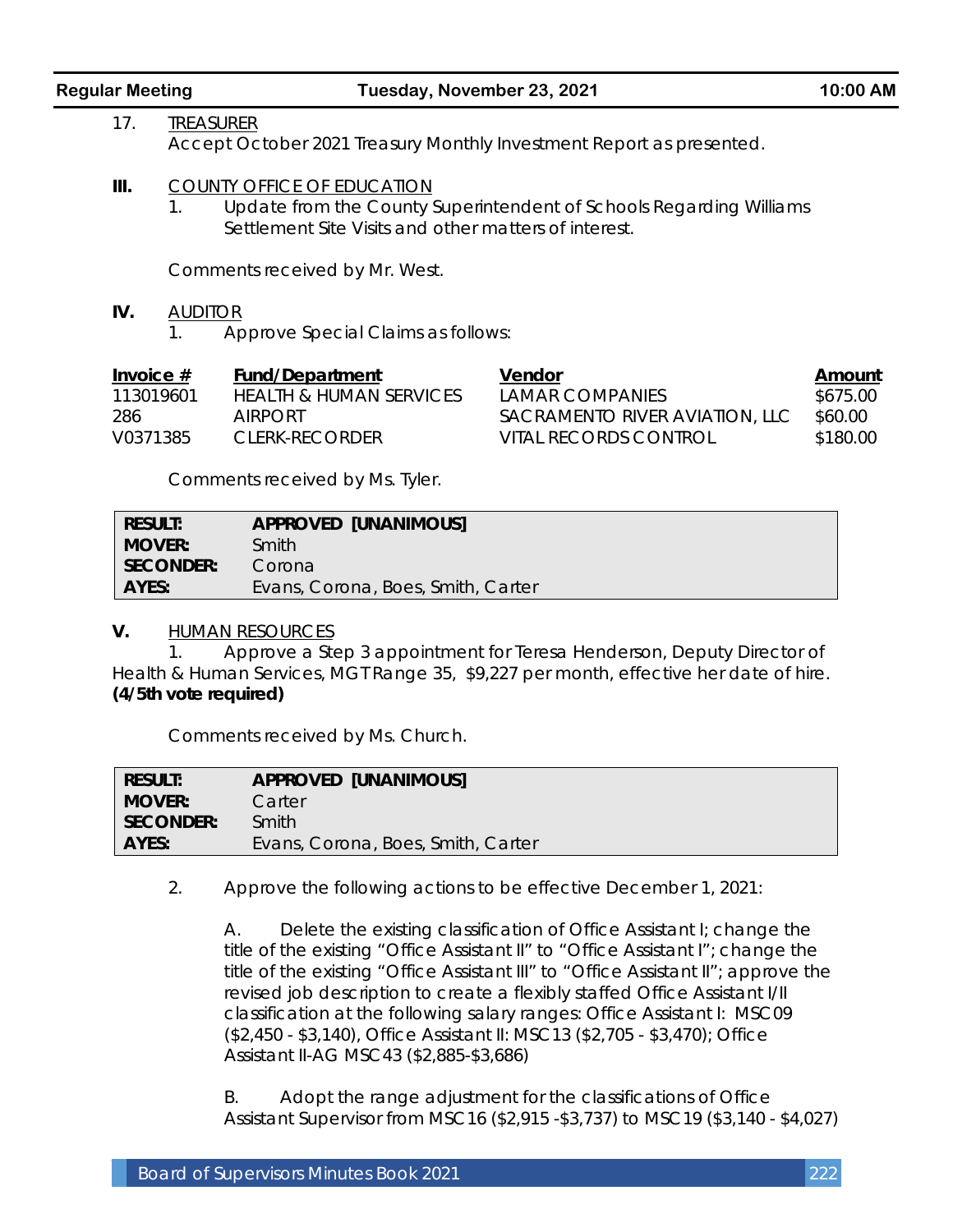per month.

C. Amend the Position Allocation Schedule for the following departments with the above changes: Agriculture (559), Behavioral Health Services (713), Health and Human Services (811) and Probation (150/535)

Comments received by Ms. Church.

| <b>RESULT:</b> | <b>APPROVED [UNANIMOUS]</b>        |
|----------------|------------------------------------|
| <b>MOVER:</b>  | Corona                             |
| SECONDER:      | <b>Boes</b>                        |
| AYES:          | Evans, Corona, Boes, Smith, Carter |

3. Adopt Revised Job Class Table reflecting classification range changes adopted by the Board on November 23, 2021.

Comments received by Ms. Church.

| Result:          | <b>APPROVED [UNANIMOUS]</b>        |
|------------------|------------------------------------|
| <b>MOVER:</b>    | <b>Boes</b>                        |
| <b>SECONDER:</b> | Carter                             |
| AYES:            | Evans, Corona, Boes, Smith, Carter |

**VI.** AG COMMISSION/MIGRANT HOUSING

1. Adopt **Resolution No. 21-070** approving Contract No. **C21-222**, 2021-2023 fiscal year rehabilitation contract with the **State of California Department of Housing and Community Development** for the Williams Migrant Center.

Comments received by Ms. Allen and Ms. Tyler.

| <b>RESULT:</b> | <b>ADOPTED [UNANIMOUS]</b>         |
|----------------|------------------------------------|
| <b>MOVER:</b>  | Carter                             |
| SECONDER:      | Corona                             |
| AYES:          | Evans, Corona, Boes, Smith, Carter |
|                |                                    |

Chair Evans recesses at 9:54 a.m. and states they are now sitting as the Colusa County Air Pollution Control District with all Directors present.

**9:54 a.m.** Supervisor Carter leaves the room.

## 2. **SITTING AS THE COLUSA COUNTY AIR POLLUTION CONTROL DISTRICT**

Adopt **Resolution No. 21-071** Approving and Authorizing the Application to Administer The Funding Agricultural Replacement Measures for Emission Reductions (FARMER) Program for Fiscal Year (FY) 2021-22, and Authorize the Air Pollution Control Officer to sign on behalf of the County.

Comments received by Ms. Allen and Mr. Ryan.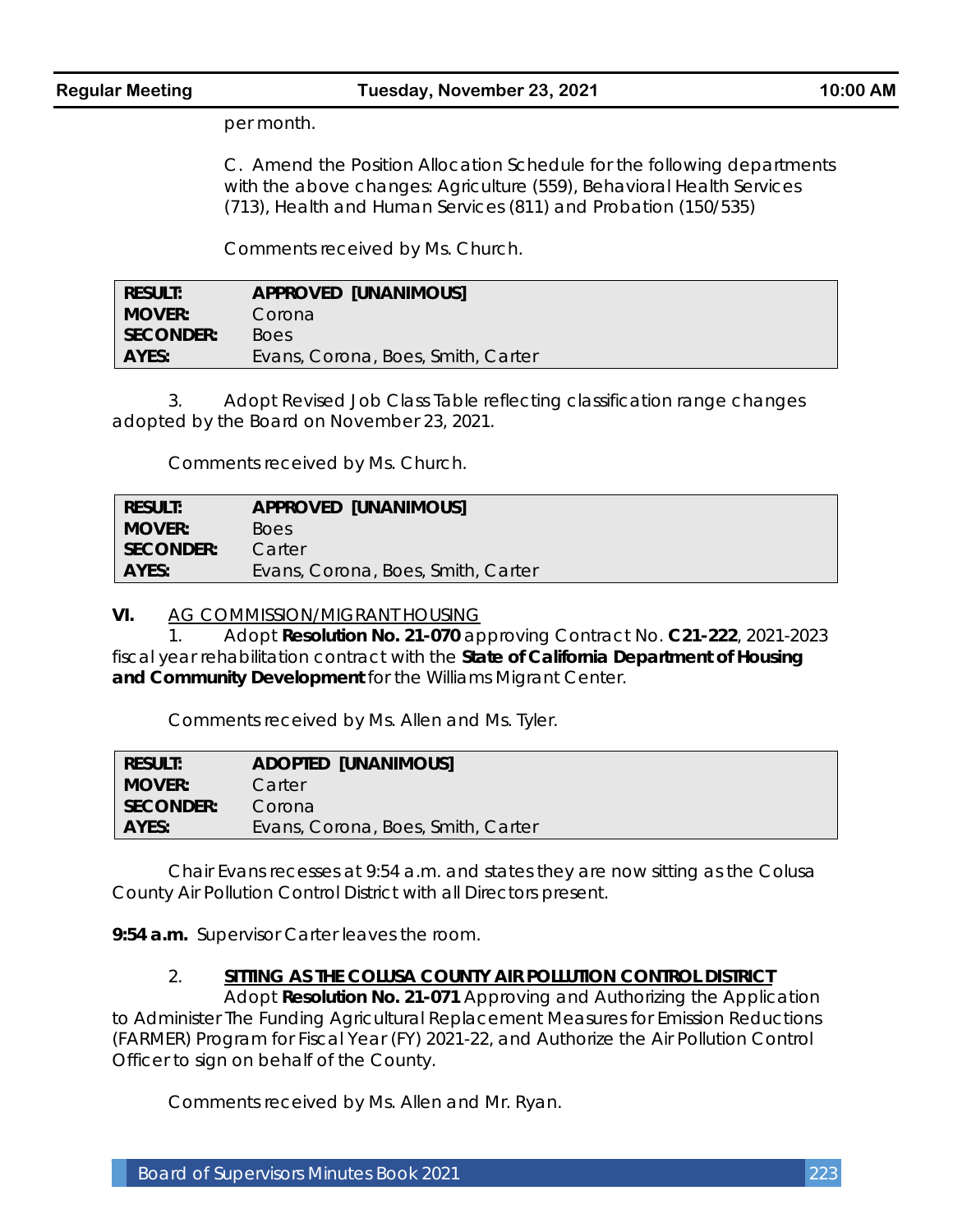Chair Evans adjourns as the Colusa County Air Pollution Control Board at 10:14 a.m. and states they are now sitting as the Colusa County Board of Supervisors with all Supervisors present.

| <b>RESULT:</b>   | <b>ADOPTED [UNANIMOUS]</b> |
|------------------|----------------------------|
| <b>MOVER:</b>    | Smith                      |
| <b>SECONDER:</b> | <b>Boes</b>                |
| AYES:            | Evans, Corona, Boes, Smith |
| <b>ABSENT:</b>   | Carter                     |

**10:14 a.m.** Supervisor Carter rejoins the session and is now seated.

#### **VII.** HEALTH AND HUMAN SERVICES

1. Adopt **Resolution No. 21-072** authorizing Colusa County Department of Health and Human Services to apply for the Federal Emergency Solutions Grant Program.

Comments received by Ms. Kelly.

| <b>RESULT:</b> | <b>ADOPTED [UNANIMOUS]</b>         |
|----------------|------------------------------------|
| MOVER:         | Carter                             |
| SECONDER:      | Boes                               |
| AYES:          | Evans, Corona, Boes, Smith, Carter |

Chair Evans recesses as the Colusa County Board of Supervisors at 10:15 a.m. and states they are now sitting as the Colusa County In-Home Supportive Services Public Authority Board with all Directors present.

## 2. **SITTING AS IN-HOME SUPPORTIVE SERVICES PUBLIC AUTHORITY BOARD**

Approve the Public Authority rate change due to increase in the minimum wage for IHSS service providers effective January 1, 2022 as follows: \$15.00 per hour minimum wage, \$0.50 per hour wage supplement, \$0.80 per hour for payroll taxes, and \$0.43 for the Administrative portion of the rate for a total Public Authority rate of \$16.73 per hour.

Comments received by Ms. Kelly.

| <b>RESULT:</b> | <b>APPROVED [UNANIMOUS]</b>        |
|----------------|------------------------------------|
| <b>MOVER:</b>  | Smith                              |
| SECONDER: I    | Carter                             |
| AYES:          | Evans, Corona, Boes, Smith, Carter |

Chair Evans adjourns as the Colusa County In-Home Supportive Services Public Authority Board at 10:17 a.m. and states they are now sitting as the Colusa County Board of Supervisors with all Supervisors present.

#### **VIII.** COMMUNITY DEVELOPMENT DEPARTMENT

1. Approve Contract No. **C21-223** with **Rural Community Assistance**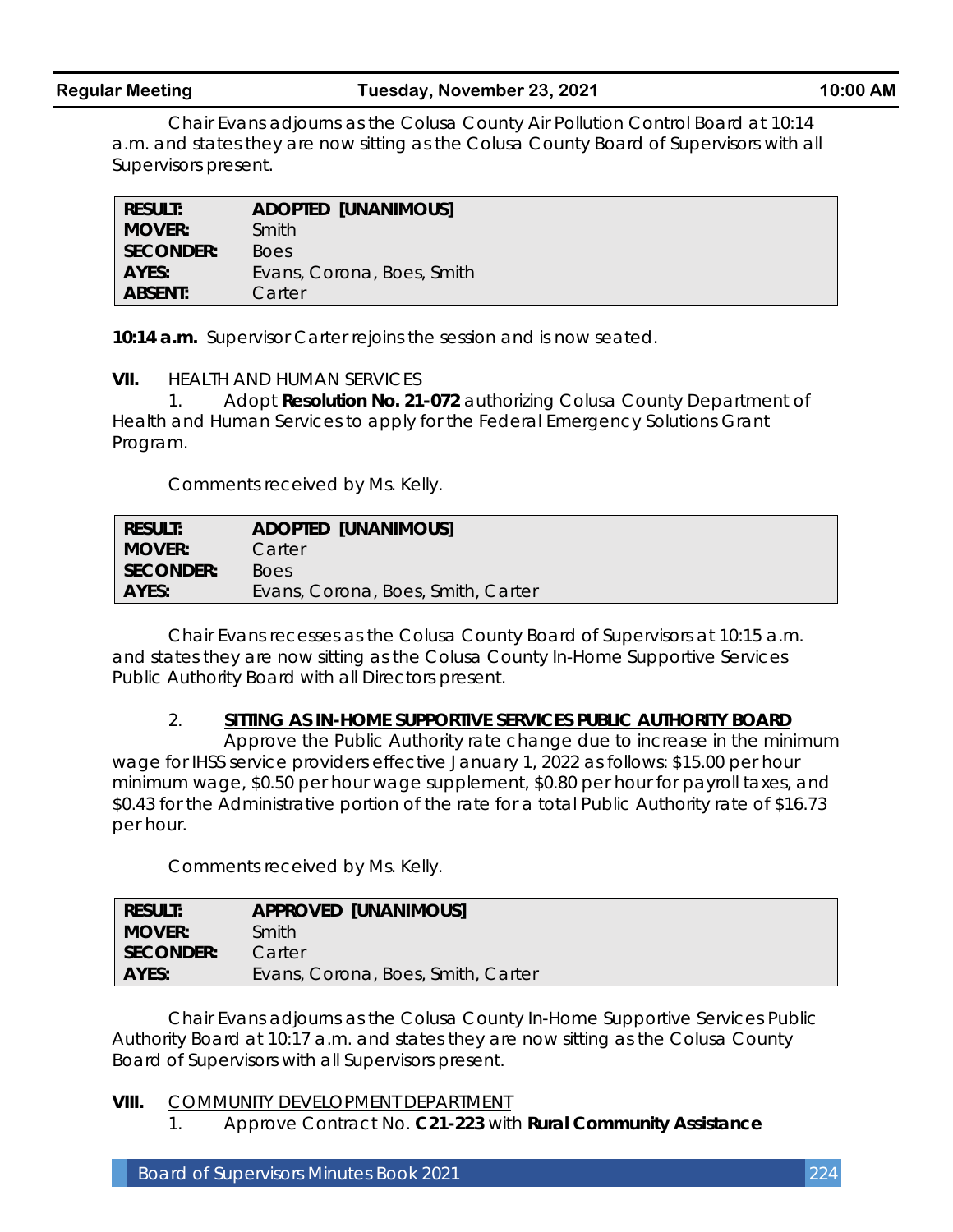**Corporation** to prepare LEAP Grant funded income surveys in the communities of Arbuckle, Maxwell, and Princeton.

Comments received by Mr. Plucker and Ms. Tyler.

| Result:          | <b>APPROVED [UNANIMOUS]</b>        |
|------------------|------------------------------------|
| Mover:           | Carter                             |
| <b>SECONDER:</b> | Smith                              |
| AYES:            | Evans, Corona, Boes, Smith, Carter |

**IX.** PURCHASING AND PROCUREMENT/CO-OP EXTENSION

1. Approve Contract No. **C21-224** Equity Lease Agreement with **Enterprise FM Trust** for a Ford F-250 Super Cab Pickup for Cooperative Extension and authorize the Purchasing Agent to sign the agreement.

Comments received by Mr. Niederholzer and Ms. Tyler.

| Result:     | <b>APPROVED [UNANIMOUS]</b>        |
|-------------|------------------------------------|
| Mover:      | Carter                             |
| SECONDER: \ | <b>Boes</b>                        |
| AYES:       | Evans, Corona, Boes, Smith, Carter |

#### **X.** COUNTY ADMINISTRATIVE OFFICE

1. Approve FY 21/22 Revenue and Appropriations Intra-Budget Contingency Request Adjustments No. B-22041. **(4/5 vote required)**

Comments received by Ms. Tyler.

| <b>RESULT:</b> | <b>APPROVED [UNANIMOUS]</b>        |
|----------------|------------------------------------|
| I MOVER:       | Carter                             |
| SECONDER:      | Smith                              |
| <b>AYES:</b>   | Evans, Corona, Boes, Smith, Carter |

2. Approve FY 21/22 Revenue and Appropriations Inter-Budget Adjustments No. 006 -008. **(4/5 vote required)**

Comments received by Ms. Tyler.

| <b>RESULT:</b> | <b>APPROVED [UNANIMOUS]</b>        |
|----------------|------------------------------------|
| <b>MOVER:</b>  | <b>Boes</b>                        |
| SECONDER:      | Corona                             |
| AYES:          | Evans, Corona, Boes, Smith, Carter |

#### **XI.** BOARD OF SUPERVISORS

1. Approve the 2022 Board of Supervisors meeting schedule.

Comments received by Ms. Tyler.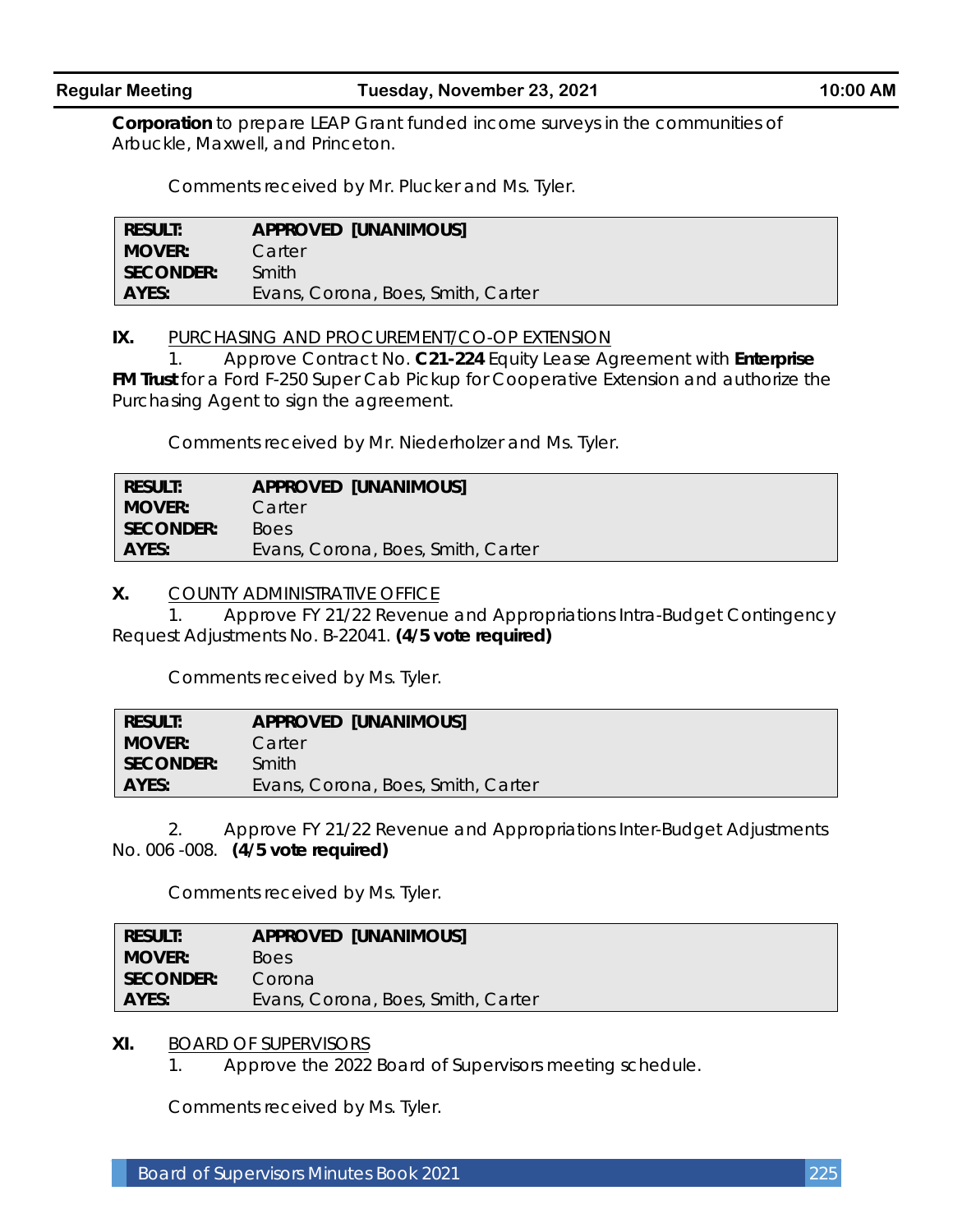**RESULT: APPROVED [UNANIMOUS] MOVER:** Smith **SECONDER:** Carter AYES: Evans, Corona, Boes, Smith, Carter

2. Approve Letter to Citizens Redistricting Commission concerning State and Federal Legislative District Boundaries.

Comments received by Ms. Tyler.

| <b>RESULT:</b> | <b>APPROVED [UNANIMOUS]</b>        |
|----------------|------------------------------------|
| <b>MOVER:</b>  | Smith                              |
| SECONDER: I    | Boes                               |
| AYES:          | Evans, Corona, Boes, Smith, Carter |

Chair Evans recesses as the Colusa County Board of Supervisors at 10:35 a.m. and states they are now sitting as the Colusa County Board of Equalization with all Directors present.

#### 3. **SITTING AS THE COLUSA COUNTY BOARD OF EQUALIZATION**

Adopt Findings of Facts and Ruling on Assessment Appeal No. 20-06 Olam Tomato Processors Inc, upholding the Assessor's valuation.

Comments received by Mr. Stout.

| <b>RESULT:</b>  | APPROVED [UNANIMOUS]       |
|-----------------|----------------------------|
| <b>MOVER:</b>   | Boes                       |
| SECONDER:       | Smith                      |
| AYES:           | Evans, Boes, Smith, Carter |
| <b>ABSTAIN:</b> | Corona                     |

Chair Evans adjourns as the Colusa County Board of Equalization at 10:37 a.m. and states they are now sitting as the Colusa County Board of Supervisors with all Supervisors present.

**XII.** SUPERVISORS' REPORTS OR COMMENTS Supervisor Boes Meetings/functions attended: Special Board meeting RACE Communication meeting Williams City Council meeting Regional Housing Authority meeting Fallen Soldier Memorial Unveiling

> Supervisor Smith Meetings/functions attended: JPA EMS meeting Special Board meeting

Board of Supervisors Minutes Book 2021 226 226 226 226 226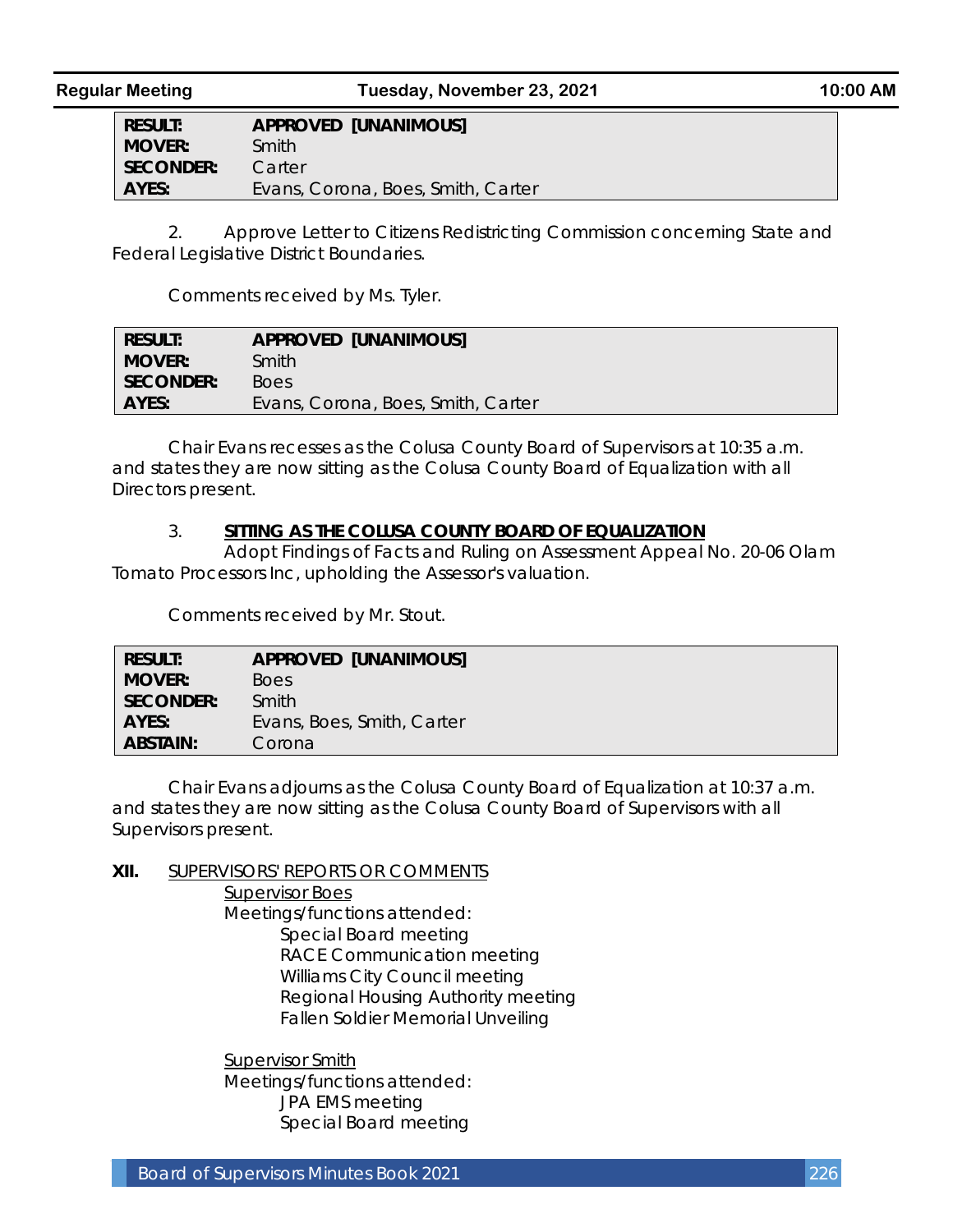Treasury Oversight meeting NCCC Board meeting Continuum of Care meeting AP Triton Ambulance meeting

Supervisor Carter

Meetings/functions attended: RCRC Board meeting Special Board meeting RCD meeting Farm Bureau Annual meeting Butte Subbasin Advisory Board meeting Fallen Soldier Memorial Unveiling Flood Plains Reimagined Steering Committee meeting Colusa Groundwater Authority meeting

Supervisor Corona

Meetings/functions attended: AP Triton Ambulance meeting Continuum of Care meeting Special Board meeting Fallen Soldier Memorial Unveiling Treasury Oversight meeting CAO and County Counsel meeting Veterans Golf Tournament Fundraiser

Supervisor Evans Meetings/functions attended: Agenda Review Special Board meeting Sites meeting - EIR/EIS has been released. EMCC meeting

#### **XIII.** STATE OR FEDERAL LEGISLATION/GENERAL BUDGETARY MATTERS None.

Chair Evans declares a recess 10:45 a.m. and reconvenes at 11:00 a.m. with all Supervisors present.

11:00 a.m. REDISTRICTING/BOARD OF SUPERVISORS 1. Discussion/direction on the Redistricting proposals for County Supervisorial Districts based on 2020 Census data.

Ms. Tyler states that this is the  $4<sup>th</sup>$  meeting and states at the last meeting, she misspoke and clarifies that there will not be a meeting on November 30, 2021. She further states at this meeting, it's recommended the Board agree on final boundaries so final maps and an Ordinance may be introduced at the next meeting. She further requests that Counsel review considerations pursuant to the Elections Code as there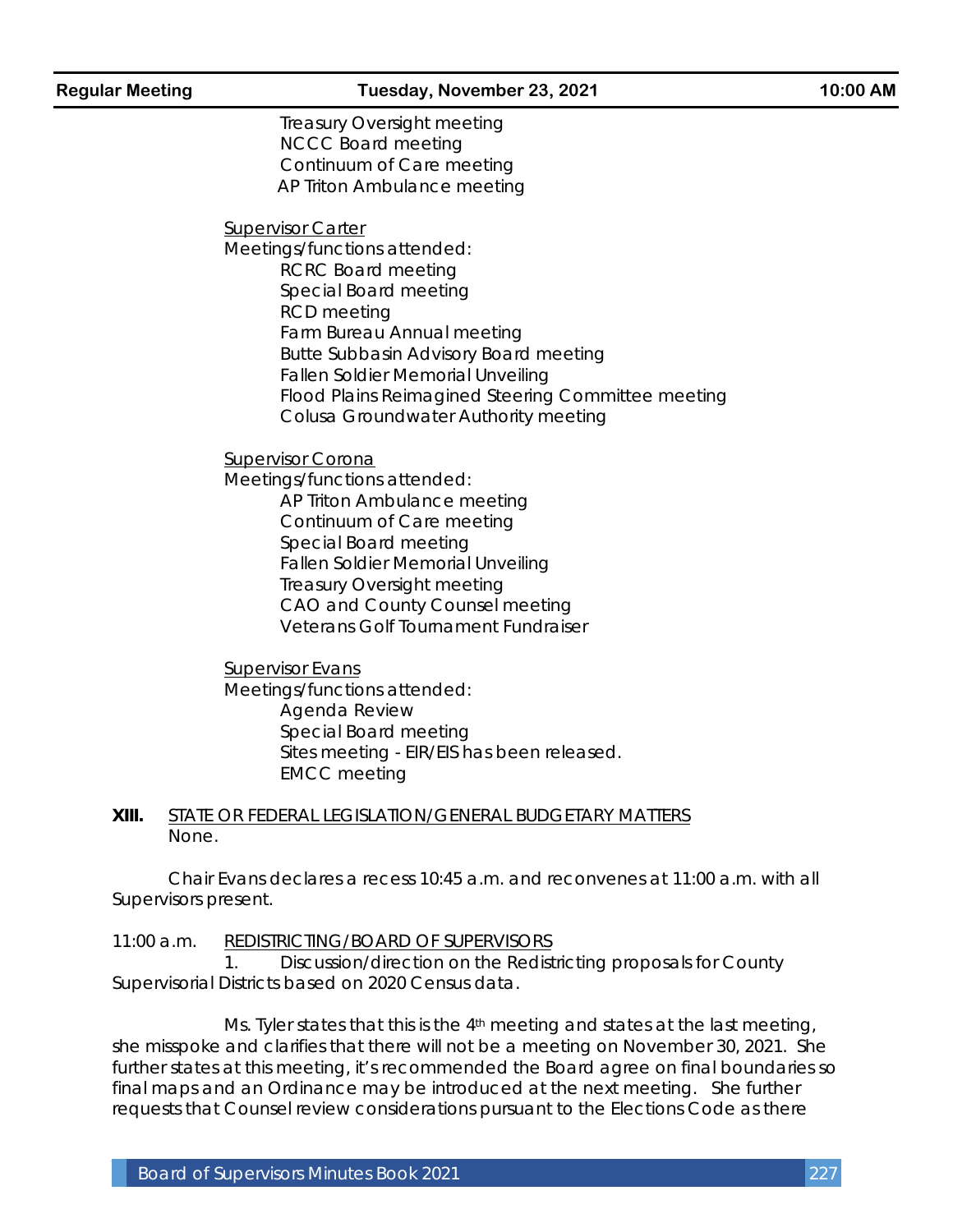have been questions from members of the public and the Board of Supervisors.

Mr. Stout states the Board should consider boundaries in the following order and refers to Elections Code Section 21500 Section C and reads into the record as follows:

(c) The board shall adopt supervisorial district boundaries using the following criteria as set forth in the following order of priority:

(1) To the extent practicable, supervisorial districts shall be geographically contiguous. Areas that meet only at the points of adjoining corners are not contiguous. Areas that are separated by water and not connected by a bridge, tunnel, or regular ferry service are not contiguous.

(2) To the extent practicable, the geographic integrity of any local neighborhood or local community of interest shall be respected in a manner that minimizes its division. A "community of interest" is a population that shares common social or economic interests that should be included within a single supervisorial district for purposes of its effective and fair representation. Communities of interest do not include relationships with political parties, incumbents, or political candidates.

(3) To the extent practicable, the geographic integrity of a city or census designated place shall be respected in a manner that minimizes its division.

(4) Supervisorial district boundaries should be easily identifiable and understandable by residents. To the extent practicable, supervisorial districts shall be bounded by natural and artificial barriers, by streets, or by the boundaries of the county.

(5) To the extent practicable, and where it does not conflict with the preceding criteria in this subdivision, supervisorial districts shall be drawn to encourage geographical compactness in a manner that nearby areas of population are not bypassed in favor of more distant populations.

Ms. Tyler states some Board Members have utilized the interactive maps and an email of public comment was received by Ms. Roberts.

Mr. Azevedo states the Supervisors will have to use their log in information to access any changes they've made to the interactive maps. He further states that the maps presented from the previous meeting contain an error where the boundary in District 1 should have been located on White Road, but included census blocks North of White Road.

Supervisor Smith requests Mr. Azevedo make the corrections and remove the 3 census blocks North of White Road. She further requests adding the 3 census blocks West from Eddy Road to I-5.

Mr. Azevedo makes the requested changes.

Chair Evans requests clarification regarding population requirements in the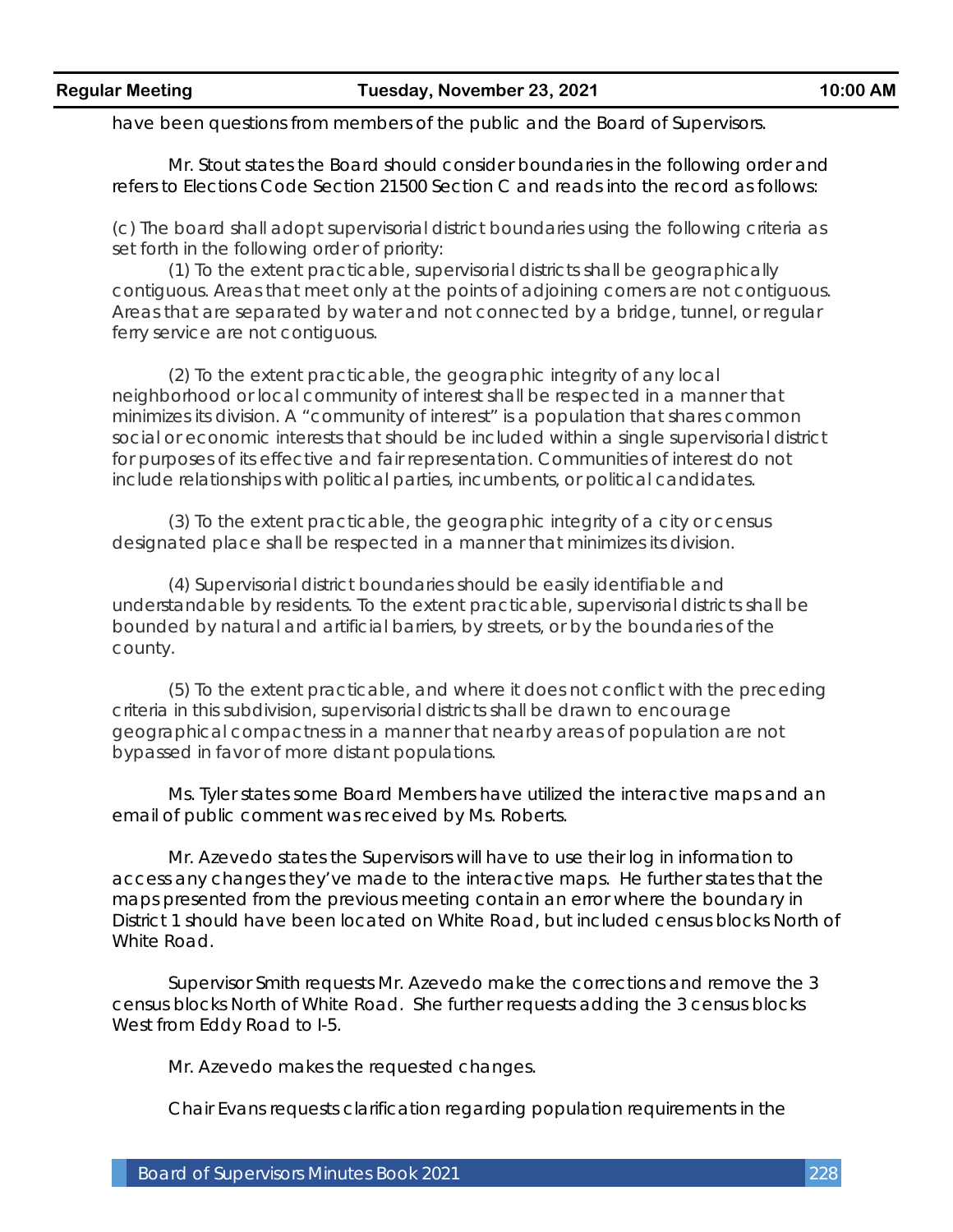Elections Code.

Ms. Tyler states that the code does not state any requirement, but surrounding Counties and historically staff has utilized 5% as the parameter between District populations.

Supervisor Boes requests some changes to proposed map "D" and has concerns that the boundaries aren't very clean. He further states he'd like the District 4 boundary moved to Old highway 99 to keep the downtown and commercial district of Williams together in District 3.

Supervisors Carter and Corona state they have nothing additional to add.

Supervisor Smith states that there has been feedback regarding District 2 and District 5's boundaries and she doesn't prefer crossing the 2047 Canal but doesn't see another solution.

Mr. Azevedo states that he will extend the border of East Clay Street to the river and those areas south to Sutter will be included in District 2.

Mr. Azevedo states that if there are no further issues, he will draft the revised maps.

Supervisors Smith states she has concerns over losing population in the City of Colusa with the changes.

Ms. Tyler asks if they can review the elections code portion.

Supervisor Smith states the Districts have been historically split by Bridge Street.

Ms. Tyler states consideration needs to be made in the order of criteria stated in the Elections Code. The letter received regarding "Goad's Extension" from the Partnership to Preserve Community Integrity states the majority of the population in question live or maintain a business East of Bridge Street. The group has only identified as parts of "Goad's Extension". She further states the Supervisorial District boundaries should be easily identifiable and should be bounded by natural and artificial barriers by streets or the boundaries of the County as practical.

Supervisor Smith states it is cleaner putting it into one, but accepts the consensus.

Supervisor Boes states that if District 2 is pushed back and doesn't cross the 2047 Canal, it will significantly increase District 1's population.

Supervisor Boes requests to review the city boundaries of the City of Williams.

Mr. Azevedo shows the map of Williams with the City overlay.

Chair Evans states he finds the boundaries acceptable.